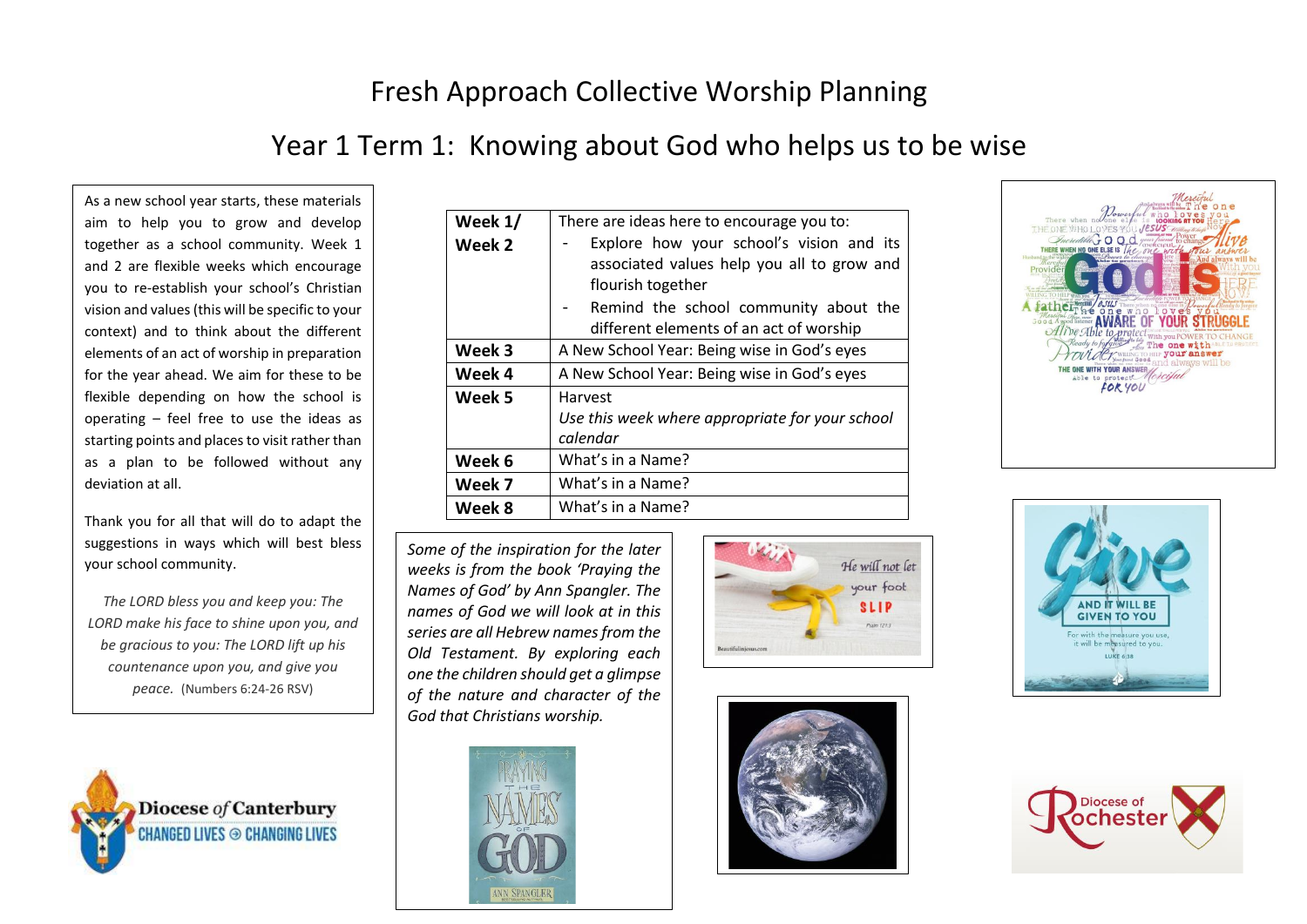| Knowing a God who helps us to be wise   |                                                                                                                                                                                                                                                                                                                                                                                                                                                                                                                                                                                                                                                                                                                                                                                                                                                                                                                                                                                                                                                                                                                                                                                                                                                      |         |           |          |                               |  |
|-----------------------------------------|------------------------------------------------------------------------------------------------------------------------------------------------------------------------------------------------------------------------------------------------------------------------------------------------------------------------------------------------------------------------------------------------------------------------------------------------------------------------------------------------------------------------------------------------------------------------------------------------------------------------------------------------------------------------------------------------------------------------------------------------------------------------------------------------------------------------------------------------------------------------------------------------------------------------------------------------------------------------------------------------------------------------------------------------------------------------------------------------------------------------------------------------------------------------------------------------------------------------------------------------------|---------|-----------|----------|-------------------------------|--|
| liturgic<br>al<br>colour                | <b>Monday</b>                                                                                                                                                                                                                                                                                                                                                                                                                                                                                                                                                                                                                                                                                                                                                                                                                                                                                                                                                                                                                                                                                                                                                                                                                                        | Tuesday | Wednesday | Thursday | Friday<br>Celebration worship |  |
| Week 1 or 2                             | During this week, take the opportunity to re-visit your Christian vision, associated values and the ways in which the whole school community can live, learn and flourish<br>together. For some ideas relating to different values which may match your own see:<br>https://www.brf.org.uk/?s=values<br>https://www.cofeguildford.org.uk/education/christian-distinctiveness/collective-worship/assembly-resources<br>Re-familiarise your community with your gathering and sending responses and whole school prayers and favourite songs.<br>Encourage pupils to write thank you prayers for what they have experienced over the summer and add to a whole school display<br>https://prayerspacesinschools.com/?s=thankful                                                                                                                                                                                                                                                                                                                                                                                                                                                                                                                         |         |           |          |                               |  |
| explanation<br>$\mathbf N$<br>Week 1 or | Celebrate being back together again!<br>The plan for this week focuses on exploring what collective worship is, the importance of it to Christians and for you as a school. We will also work through the structure of each<br>act of worship across the week, Gather, Engage, Respond and Send. This is a good opportunity to re-launch collective worship after the uncertainty of the past year.<br>Monday - What is collective worship, what does worship mean to us as a school community?<br>Tuesday - Explore Gather -> How do we prepare ourselves for worship? Why do we light the candle? What does the gathering / opening statement mean?<br>Wednesday - Explore Engage -> Why are stories important? What do stories from the Bible help us to think about?<br>Thursday - Explore Respond -> How can we respond in different ways to what we have heard or thought about? What is prayer? How can we engage in prayer?<br>Friday – Explore Send -> What do we go out of worship thinking about? How has worship changed your behaviour, thinking or attitude? What do the words that close<br>worship mean?<br>Some of the images come from William and Lucy lead Collective Worship book.<br>https://www.churchprinthub.org/canterbury |         |           |          |                               |  |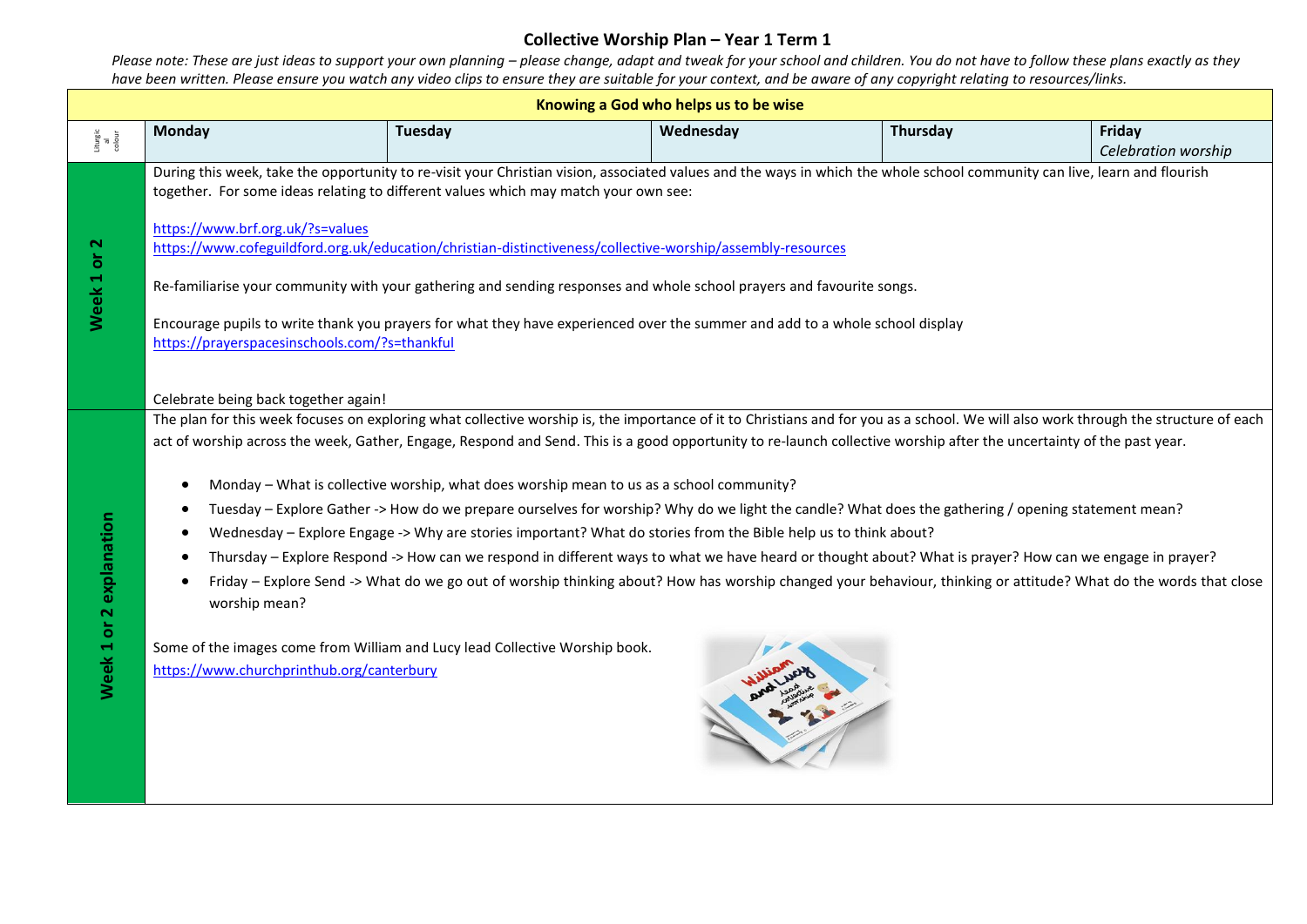Please note: These are just ideas to support your own planning – please change, adapt and tweak for your school and children. You do not have to follow these plans exactly as they have been written. Please ensure you watch any video clips to ensure they are suitable for your context, and be aware of any copyright relating to *resources/links*.

| What is collective worship?                                                                              | <b>Explore Gather</b>                                                                                   | <b>Explore Engage</b>                                                                     | <b>Explore Respond</b>                                                                | <b>Explore Send</b>                                                            |
|----------------------------------------------------------------------------------------------------------|---------------------------------------------------------------------------------------------------------|-------------------------------------------------------------------------------------------|---------------------------------------------------------------------------------------|--------------------------------------------------------------------------------|
| What does the word worship mean Psalm                                                                    | The next holy day almost the whole city gathered to                                                     | He taught them by telling many stories in the                                             | But Jesus often withdrew to lonely places                                             | I have set you an example that you                                             |
| $100:1-4$                                                                                                | hear the word of the Lord.                                                                              | form of parables. Mark 4:2                                                                | and prayed. Luke 15:6                                                                 | should do as I have done for you.                                              |
| to you? Christians offer their thanks, praise                                                            | Acts 13:44                                                                                              | Why do you think Christians                                                               |                                                                                       | John13:15                                                                      |
| and gratitude to God through worship.                                                                    |                                                                                                         | read the Bible?<br>$\cdot$ , ,                                                            | The Bible tells Christians that, after a                                              |                                                                                |
|                                                                                                          | What does this image say to you?                                                                        | What reasons does this                                                                    | busy time of teaching, a miraculous                                                   |                                                                                |
| Look at Psalm 100 together. I wonder why                                                                 | What does it make you think of?<br>The name of this image is                                            | passage in 2 Timothy give?                                                                | event or a difficult situation, Jesus<br>would go off on his own to pray. He          |                                                                                |
| the Psalmist wrote this Psalm? How do you                                                                | 'gathering point'. Gathering                                                                            | <sup>16</sup> All of Scripture is God-<br>breathed; in its inspired voice, we hear useful | needed this time to                                                                   |                                                                                |
| think this person feels about God?                                                                       | together means to come and assemble together                                                            | teaching, rebuke, correction, instruction,                                                | think and to share                                                                    |                                                                                |
|                                                                                                          | as a group from different points or places.                                                             | and training for a life that is right <sup>17</sup> so that                               | how he was feeling                                                                    | Look at the Bible verse together.                                              |
| Shout for joy to the LORD, all the earth.                                                                |                                                                                                         | God's people may be up to the task ahead and                                              | with God in prayer.                                                                   | Jesus was speaking to his disciples -                                          |
| Worship the LORD with gladness; come before him                                                          | As a school family you gather each day in                                                               | have all they need to accomplish every good                                               | <b>But Jesus often</b>                                                                | why do you think he said this to                                               |
| with joyful songs.                                                                                       | collective worship, this may be as a whole school,                                                      | work.<br>2 Timothy 3:16-17                                                                | withdrew to lonely                                                                    | them? What example did Jesus set<br>them?                                      |
| Know that the LORD is God. It is He, who made us,<br>and we are his; we are his people, the sheep of his | as a class or form group or in larger groups.                                                           | What does this passage teach Christians                                                   | places and prayed. Luke 15:6                                                          | (Get the pupils to think through the                                           |
| pasture.                                                                                                 | Christians around the world gather in groups to                                                         | about why they should read the Bible?                                                     | I wonder how this time alone in                                                       | example Jesus set them through his                                             |
| Enter his gates with thanksgiving and his courts                                                         | worship, prayer and spend time together.                                                                |                                                                                           | prayer helped Jesus?                                                                  | teachings and behaviour)                                                       |
| with praise; give thanks to him and praise his                                                           | The next holy day almost the whole city gathered                                                        | Christians try to read and learn from the                                                 | So, following this example of Jesus, in                                               |                                                                                |
| name.                                                                                                    | to hear the word of the Lord. Acts 13:44                                                                | Bible each day. We follow this example in                                                 | collective worship we will be invited                                                 | Jesus wanted his followers to carry on<br>his message through their words and  |
| Psalm 100: 1-4<br>Christians use this Psalm to help them to                                              | Why do you think Christians gather together like                                                        | collective worship as we read and learn                                                   | and given an opportunity to respond,                                                  | actions towards others. Jesus said                                             |
| think about what worship is. What do you                                                                 | this? How do you think it makes them feel?                                                              | from passages of the Bible. I wonder if you                                               | think about and reflect on the Bible                                                  | this to his disciples at the Last Supper,                                      |
| think it teaches them about what worship is?                                                             |                                                                                                         | have a favourite Bible story, I wonder what                                               | passage and message of the day. This                                                  | towards the end of his time on earth                                           |
| (Praise, thanksgiving, songs of joy, coming                                                              | When collective worship begins, it is important                                                         | it makes you think about?                                                                 | time of quiet or stillness is important                                               | - he wanted to send them out<br>remembering him and his example.               |
| before God)                                                                                              | that everyone feels welcome and part of the                                                             | Jesus used to tell stories called Parables to                                             | as we consider all we have heard                                                      |                                                                                |
| Listen to these Christians singing the words                                                             | worship and are aware that worship has begun.                                                           | help all those who were listening to think                                                | before we dash off into the next thing                                                | At the end of each act of worship,                                             |
| of this Psalm https://youtu.be/OjgdKWbD0xE                                                               | This is why we  (Make this specific to your school<br>- eg Year 6 children welcome us into worship, we  | and consider how God wanted them to                                                       | or lesson.                                                                            | there will be a 'sending' message to                                           |
| I wonder how they feel about worshipping                                                                 | have quiet music playing, light the candle, share                                                       | behave and live.                                                                          | I wonder what the parable of the Lost                                                 | take out with you, to help you                                                 |
| God?                                                                                                     | an opening greeting).                                                                                   |                                                                                           | sheep made you think about?                                                           | remember all you have thought<br>about in worship and to encourage             |
|                                                                                                          | I wonder how you felt when you came into                                                                | Watch this video of one of Jesus' parables.                                               | As you sit quietly now  I wonder how                                                  | you to keep thinking about these                                               |
| Look at this picture $-$ what do you notice?                                                             | worship today? Did you feel welcomed? How                                                               | https://voutu.be/hXLt3Jjdmgl (you might<br>need to watch it a couple of times) - the      | the message of this parable might                                                     | things. For example, I wonder how                                              |
| What do you think is happening?                                                                          | does lighting the candle help you to know that                                                          | parable of the Lost Sheep- Luke 15: 1-7                                                   | change your thinking or behaviour or                                                  | you might make sure everyone feels                                             |
| This painting depicts the time Jesus met his                                                             | worship has begun?                                                                                      | Why do you think Jesus told this parable? I                                               | make you want to 'do' something as a                                                  | welcome and included in your class?'<br>and what difference might this         |
| disciples on the beach for breakfast. What do                                                            |                                                                                                         | wonder what message he was trying to                                                      | response. (You might like to have                                                     | make?                                                                          |
| you notice about how they sitting? I wonder                                                              | What words do you use when you start your                                                               | share with those listening then and now?                                                  | quiet music<br>playing<br>some                                                        |                                                                                |
| what this tells you about their relationship?                                                            | worship? These words are called a greeting or                                                           | I wonder who the lost sheep are? I wonder                                                 | https://youtu.be/bhgzeTxry40)                                                         | What words do you use to close your                                            |
|                                                                                                          | opening statement. They act as a reminder that                                                          | what Jesus was telling those listening to do                                              |                                                                                       | act of worship? These words remind                                             |
|                                                                                                          | God is present and worship has begun.                                                                   | about the 'lost sheep'?                                                                   | For Christians, prayer is a moment to                                                 | us that worship has ended.<br>(You might like to discuss your choice           |
|                                                                                                          | (You might like to discuss your choice of opening<br>statement and what the words mean. This could be a |                                                                                           | have a conversation with God and                                                      | of closing statement and what the                                              |
|                                                                                                          | good opportunity to write a school specific opening using                                               | Share thoughts about this passage                                                         | keeps their relationship with God                                                     | words mean. This could be a good                                               |
|                                                                                                          | words from your vision statement, Biblical narrative or                                                 | together, explaining that people interpret                                                | strong. In our acts of worship, you will                                              | opportunity to write a school specific                                         |
|                                                                                                          | linked to your values.)                                                                                 | the Bible in different ways, as Christians                                                | be invited to join in and pray to your                                                | one.)                                                                          |
| I wonder how Psalm 100 and the image of                                                                  | For example                                                                                             | know it can speak to them in different                                                    | God or to just be still and respectful of<br>those around you. At the end of the      | For example<br>As we leave this space and go back                              |
| Jesus and his disciples might help us to think                                                           | We gather as a school family,                                                                           | ways at different times. The most                                                         | prayer, you are invited to say Amen,                                                  | to our classrooms, continue to walk                                            |
| about collective worship in our school? What                                                             | where all are welcome and invited into this space.<br>God is with us, bringing love, light and hope.    | important thing is that learning and                                                      | which means I agree. Being invited                                                    | with and watch over us.                                                        |
| makes it special, what makes it different to                                                             | Welcome to worship!                                                                                     | thinking can happen when reading a piece<br>of Bible text.                                | means you have a choice to join in.                                                   | Help us to Go in peace, Go in love,                                            |
| other times of the day? This week we will                                                                | Amen                                                                                                    |                                                                                           |                                                                                       | Go in love<br>Amen                                                             |
| explore more about the different elements<br>of worship.                                                 |                                                                                                         | Pray together for the things that this                                                    | You are invited to join in with this prayer:                                          |                                                                                |
| Thank you, God, that we can join together as                                                             | I wonder how we can make sure everyone in your                                                          | parable has raised - maybe praying for                                                    | Thank you God for our school family, for                                              | We then blow out the                                                           |
| a school family in worship, to offer thanks                                                              | school feels welcomed and invited into worship?                                                         | those who are 'lost'                                                                      | each of us sat here and those in our wider                                            | candle - even though the                                                       |
| and praise, Thank you for this special time in                                                           |                                                                                                         | You might like to listen and sing this song                                               | community. Thank you that you know each<br>of us and hear our pravers when we talk to | flame is not lit, Christians know that<br>Cod is still with them wherever they |

<https://youtu.be/se6gQUVscnw>

*of us and hear our prayers when we talk to you. Bless all those that we love and all* 

God is still with them wherever they

are.

*those who love us. Amen.* 

**Week 1 or 2**

*our school day. Amen*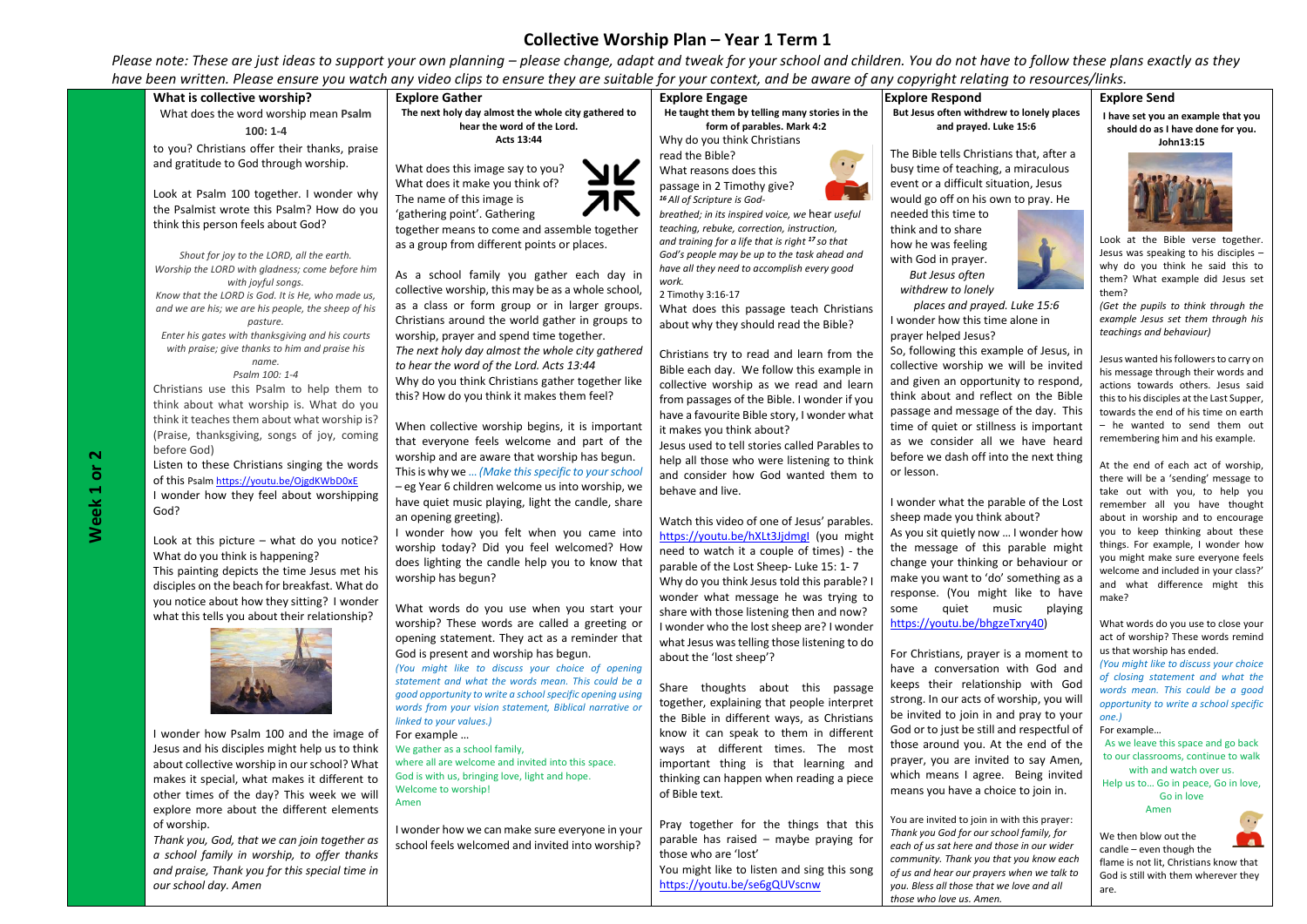| <b>BEING WISE: THE WORDS OF JESUS</b>                                           | <b>BEING WISE: THE WORDS OF JESUS</b>          | <b>BEING WISE; THE WORDS OF</b>                                           | <b>BEING WISE; THE WORDS OF</b>                                        | <b>Celebrate</b>                                          |
|---------------------------------------------------------------------------------|------------------------------------------------|---------------------------------------------------------------------------|------------------------------------------------------------------------|-----------------------------------------------------------|
| <b>Matthew 7:24-29</b>                                                          | <b>Matthew 7:24-29</b>                         | <b>PROVERBS</b>                                                           | <b>PROVERBS</b>                                                        | Wisdom                                                    |
| Show a picture of a sandcastle and                                              | Think about the parable from yesterday $-1$    | Proverbs 14:4                                                             | 2 Chronicles 1:7-12                                                    | Matthew 7:24                                              |
| spade. How many of you went to the                                              | wonder why the one who built on the rock       | Without oxen, a stable stays clean,                                       | This is an opportunity to look at                                      |                                                           |
| beach and built sandcastles or dug huge                                         | is described as a wise man?                    | but you need a strong ox for a large                                      | wise sayings from Proverbs in an                                       |                                                           |
| holes in the sand? Did anyone try to                                            | I wonder if there is a difference between      | harvest.                                                                  | age- appropriate way.<br>King                                          | You might want to highlight<br>some of the wise words and |
| beat the tide and build a wall or mound                                         | being smart and being wise?                    | I wonder who has been wise this                                           | Solomon was the son of King                                            | actions seen in school this                               |
| to try and stop the water? Did you                                              | https://www.youtube.com/watch?v=Yng1           | week? I wonder what advice you have                                       | David and, when he became King,                                        | week.                                                     |
| succeed? The water always wins; it                                              | evgeKmg                                        | listened to? Encourage some children                                      | God asked him what he needed to                                        |                                                           |
| always knocks the sandcastles down                                              |                                                | to share examples.                                                        | be a great King. Solomon replied                                       |                                                           |
| eventually.                                                                     | I wonder if you like learning new facts?       |                                                                           | with: 'Give me the wisdom and                                          | Also take some time to                                    |
|                                                                                 |                                                | We are going to look at a wise saying                                     | knowledge to lead them properly'.                                      | reflect                                                   |
| Jesus told a story in the Bible about two                                       | Did you know                                   | from a book of wise sayings called                                        | Solomon then wrote down the                                            | https://www.youtube.com/                                  |
| house builders.                                                                 | • Sharks have outstanding hearing. They        | Proverbs today and see if it can help                                     | wisdom that God gave him in the                                        | watch?v=99hNLjiM3LI                                       |
| https://www.youtube.com/watch?v=is<br>9Rt29v01M tells the story of the wise     | can hear a fish thrashing in the water from    | us think about our learning.                                              | book of Proverbs. He wanted to                                         | I wonder whose wise words                                 |
| and foolish men in an African context or                                        | as far as 500 metres away!                     | Read Proverbs 14:4. I wonder what<br>you think this Proverb might mean? I | share the wisdom with God's                                            | we should listen to? I wonder                             |
| tell the whole story from the Bible (act                                        | • Butterflies taste food by standing on top    | wonder how thinking about oxen help                                       | people to help them to know how                                        | if you have listened to and                               |
| it out or use props/images to support                                           | of it! Their taste receptors are in their feet | us with our learning? Remember in                                         | to live a good life as God intended                                    | used wise words this week?                                |
| your retelling).                                                                | unlike humans who have most on their           | Bible times, oxen were very important                                     | The proverbs are designed to give<br>people options, either be wise or | Spend some time being                                     |
|                                                                                 | tongue.                                        | as they did all hard work on the farms                                    | foolish, listen to God's words or                                      | thankful for the wise words                               |
| I wonder if the story is just about                                             | • Although Polar Bears have white, fluffy      | as they didn't have machinery to do it                                    | don't listen.                                                          | that you have heard and will                              |
| building a house on good foundations? I                                         | fur, their skin is actually black.             | we<br>have<br>as<br>now                                                   |                                                                        | hear from your teachers,                                  |
| wonder why Jesus told this story? God                                           | • Sneezing with your eyes open is              | https://www.dreamstime.com/photo                                          | Here are a few Proverbs, from                                          | helpers and friends in                                    |
| says those who listen to his words and                                          | impossible.                                    | s-images/yoked-oxen.html                                                  | Proverbs chapter 15. I wonder if                                       | school? I wonder if you are                               |
| put them into action are like the wise                                          | Now you know these facts, I wonder if that     |                                                                           | you think they are still relevant<br>today? I wonder how following     | going to listen and act on                                |
| man. I wonder what it means to be                                               | makes you wise? Being wise is more than        | Show an image of an empty cattle                                          | them might make you wise and                                           | them like the wise builder?                               |
| wise? (More than just knowledge) The                                            | just having knowledge. Being wise means        | shed and a full one. I wonder what the                                    | help you to live a good life?                                          |                                                           |
| Bible is full of wise sayings to help us                                        | you put the knowledge into action and          | might differences be? Remember                                            |                                                                        |                                                           |
| today.                                                                          | apply the most appropriate solution or         | that without the dirty, noisy, full                                       | • A gentle answer will calm a<br>person's anger, but an unkind         | In darkness and in light, in                              |
|                                                                                 | action to the situation. I wonder if the wise  | stable, there is no harvest, no food to                                   | answer will cause more anger.                                          | trouble and in joy, help us,                              |
| I wonder how you are going to be wise                                           | builder learned something new from seeing      | eat or to sell. I wonder what God's                                       |                                                                        | heavenly Father, to trust                                 |
| today?                                                                          | what happened to the foolish builder?          | people to learned from this Proverb                                       | • Only a fool despises a parent's                                      | your love, to serve your                                  |
|                                                                                 | Invite some teachers to come up and share      | when it was written? (If you want to                                      | discipline; whoever learns from<br>correction is wise.                 | purpose, and to praise your                               |
| The song of the story:                                                          | some wisdom they have learnt from others.      | get results, you have got to be                                           |                                                                        | name; through Jesus Christ                                |
| https://www.youtube.com/watch?v=d                                               | (e.g. not putting metal in a microwave,        | prepared to work hard and get dirty.                                      | • It is better to eat vegetables                                       | our Lord. Amen                                            |
| kNOcr5iHP4                                                                      | always look before you jump, read every        | The stable was built to house oxen,                                       | with those who love you, than to                                       |                                                           |
|                                                                                 | day etc.)                                      | without them it is useless)                                               | eat meat with those who hate<br>you.                                   |                                                           |
| Dear God, I pray that you will help me to                                       |                                                |                                                                           |                                                                        |                                                           |
| achieve all that I want to this year, even                                      | I wonder how you are going to be wise as       | I wonder what we can learn about our<br>school by thinking about today's  | · Plans fail without good advice,                                      |                                                           |
| if it feels too hard or difficult, even if I                                    | well as being good at learning today?          | Proverb/wise saying? (Our school is                                       | but plans succeed when you get                                         |                                                           |
| sometimes make mistakes and need to<br>try again. Help me to be wise and listen |                                                | built for learners, without children                                      | advice from many others.                                               |                                                           |
| to all those who offer me help. Thank                                           |                                                | who want to learn it is pointless)                                        | I wonder if any of these sayings                                       |                                                           |
| you for giving me some of your wisdom.                                          |                                                |                                                                           | could help us to live more wisely                                      |                                                           |
| Amen.                                                                           |                                                |                                                                           | today in our classroom, school,                                        |                                                           |
|                                                                                 |                                                |                                                                           | playground or home?                                                    |                                                           |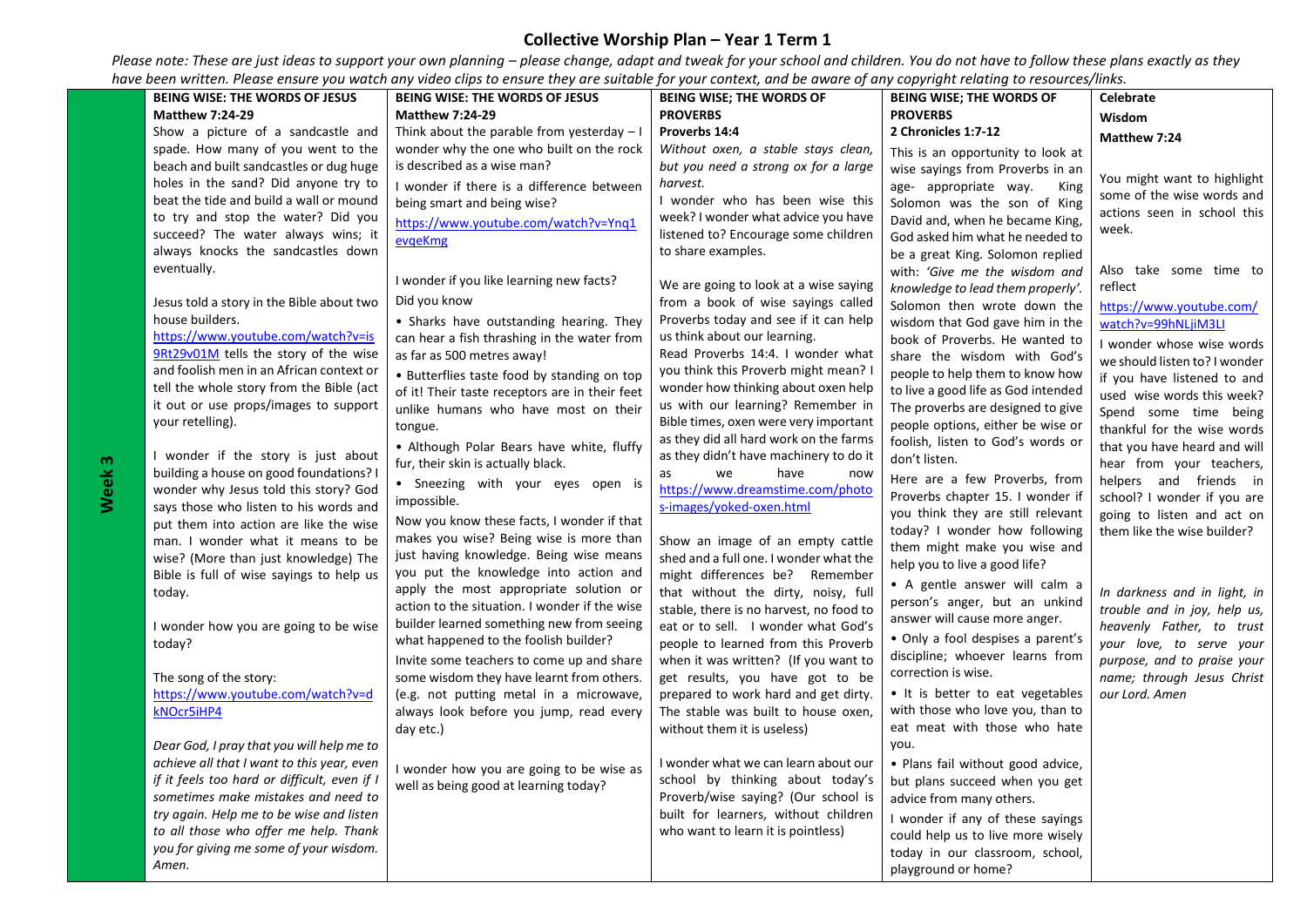|                                                                                                                                                                                                                                                                                                                                                                                                                                                                                                                                                                                                                                                                                                                                                                                                                                                                                                                                                                                                                                                                                                                                                                                                                                                                                         |                                                                                                                                                                                                                                                                                                                                                                                                                                                                                                                                                                                                                                                                                                                                                                                                                                                                                                                                                                                                                                                                                                                                                                                                                                                                                                                                                                                      | <b>WISDOM FOR LIFE (PROVERBS)</b>                                                                                                                                                                                                                                                                                                                                                                                                                                                                                                                                                                                                                                                                                                                                                                                                                                                                                                                                                                                                                                                                                                                                    | <b>WISDOM FOR LIFE (PROVERBS)</b>                                                                                                                                                                                                                                                                                                                                                                                                                                                                                                                                                                                                                                                                                                                                                                                                                                                                                                                                                                                                                                                                                                                                       | <b>Celebrate</b>                                                                                                                                                                                                                                                                                                                                                                                                                                                                                                                                                                                                                                                                                                                                                                                                                            |
|-----------------------------------------------------------------------------------------------------------------------------------------------------------------------------------------------------------------------------------------------------------------------------------------------------------------------------------------------------------------------------------------------------------------------------------------------------------------------------------------------------------------------------------------------------------------------------------------------------------------------------------------------------------------------------------------------------------------------------------------------------------------------------------------------------------------------------------------------------------------------------------------------------------------------------------------------------------------------------------------------------------------------------------------------------------------------------------------------------------------------------------------------------------------------------------------------------------------------------------------------------------------------------------------|--------------------------------------------------------------------------------------------------------------------------------------------------------------------------------------------------------------------------------------------------------------------------------------------------------------------------------------------------------------------------------------------------------------------------------------------------------------------------------------------------------------------------------------------------------------------------------------------------------------------------------------------------------------------------------------------------------------------------------------------------------------------------------------------------------------------------------------------------------------------------------------------------------------------------------------------------------------------------------------------------------------------------------------------------------------------------------------------------------------------------------------------------------------------------------------------------------------------------------------------------------------------------------------------------------------------------------------------------------------------------------------|----------------------------------------------------------------------------------------------------------------------------------------------------------------------------------------------------------------------------------------------------------------------------------------------------------------------------------------------------------------------------------------------------------------------------------------------------------------------------------------------------------------------------------------------------------------------------------------------------------------------------------------------------------------------------------------------------------------------------------------------------------------------------------------------------------------------------------------------------------------------------------------------------------------------------------------------------------------------------------------------------------------------------------------------------------------------------------------------------------------------------------------------------------------------|-------------------------------------------------------------------------------------------------------------------------------------------------------------------------------------------------------------------------------------------------------------------------------------------------------------------------------------------------------------------------------------------------------------------------------------------------------------------------------------------------------------------------------------------------------------------------------------------------------------------------------------------------------------------------------------------------------------------------------------------------------------------------------------------------------------------------------------------------------------------------------------------------------------------------------------------------------------------------------------------------------------------------------------------------------------------------------------------------------------------------------------------------------------------------|---------------------------------------------------------------------------------------------------------------------------------------------------------------------------------------------------------------------------------------------------------------------------------------------------------------------------------------------------------------------------------------------------------------------------------------------------------------------------------------------------------------------------------------------------------------------------------------------------------------------------------------------------------------------------------------------------------------------------------------------------------------------------------------------------------------------------------------------|
| Proverbs: 4.13, 19.27                                                                                                                                                                                                                                                                                                                                                                                                                                                                                                                                                                                                                                                                                                                                                                                                                                                                                                                                                                                                                                                                                                                                                                                                                                                                   | Proverbs 16.32                                                                                                                                                                                                                                                                                                                                                                                                                                                                                                                                                                                                                                                                                                                                                                                                                                                                                                                                                                                                                                                                                                                                                                                                                                                                                                                                                                       | Proverbs 11.4, Luke 12:13-21                                                                                                                                                                                                                                                                                                                                                                                                                                                                                                                                                                                                                                                                                                                                                                                                                                                                                                                                                                                                                                                                                                                                         | Proverbs 20.11, Matt 7. 16-20                                                                                                                                                                                                                                                                                                                                                                                                                                                                                                                                                                                                                                                                                                                                                                                                                                                                                                                                                                                                                                                                                                                                           | <b>Galatians 5: 22-23</b>                                                                                                                                                                                                                                                                                                                                                                                                                                                                                                                                                                                                                                                                                                                                                                                                                   |
| 'Hold on to what you learn, for your<br>education is your life. When you stop<br>learning, you soon neglect what you<br>already know'.<br>Use a calculator, a sheet of paper and a<br>thick felt-tipped pen, some clean<br>pebbles.<br>I wonder how much of your life you<br>spend in school. Using the calculator, a<br>pupil could help to calculate the<br>minimum time spent in school in hours<br>and write them up: 6 hours a day, 5 days<br>a week, 39 weeks a year, 11 years<br>minimum.<br>I wonder if school is the only place that<br>we learn? Most of a person's learning is<br>done between 0 and 5 years. I wonder<br>what sort of learning we do at this age?<br>Learning goes on for ever.<br>In the Bible, education is about a way of<br>life. Christians believe God has filled the<br>world with things to discover about<br>himself and the way he made the world.<br>However long people live, they only<br>ever find out a little about the world.<br>The great scientist Isaac Newton, who<br>discovered gravity, was a Christian. He<br>said he felt like a small boy who had<br>managed to pick up a few pebbles of<br>knowledge from a vast beach. As a<br>Christian, Newton felt that life was a<br>journey of discovery and learning which<br>never ends. | 'A patient person is better than a soldier,<br>and it is better to win control over yourself<br>than win control of whole cities.'<br>Use a radio controlled car or similar, a bowl,<br>a packet of corn flakes.<br>I wonder how a radio controlled car and<br>works? It is controlled from the outside. You<br>can make it go where you wish.<br>https://www.youtube.com/watch?v=a-<br>LAcV72jZM<br>It is the same with robots. They are<br>controlled by a computer programme. They<br>cannot think for themselves. You can<br>demonstrate this by using a pupil or another<br>member of staff to act as a robot. Stand the<br>person in front of a table and treat them as<br>a robot. Give them instructions on opening<br>a packet of corn flakes and pouring them in<br>the bowl. They must not think for<br>themselves!<br>I wonder what we mean by self-control?<br>Christians believe God has not made people<br>like robots. People are free to make their<br>own decisions about right and wrong.<br>People are free to ask for advice or help<br>from God or others, but in the end it is up to<br>them what they do. That freedom includes<br>the freedom to do wrong, although there<br>are consequences which have to be taken<br>into account. I wonder what this means<br>about the choices that we make? If we have<br>self-control, what sort of choices might be | 'Wealth will do you no good when you<br>die!'<br>Use a suitcase, paper, and a thick felt-<br>tipped pen, sweets made by Cadbury<br>and Rowntree's. I wonder whether a<br>baby has anything at all when it<br>arrives in the world. If babies could<br>choose what they could bring into the<br>world, I wonder what they might<br>bring? Write the pupil's suggestions<br>on pieces of paper and place them in<br>the suitcase. If no one suggests<br>money, add it yourself.<br>The Bible does not condemn money<br>or possessions, it reminds people that<br>they came into the world with nothing<br>and they leave it with nothing. The<br>Bible says that people need to<br>concentrate on what they do with<br>their money and possessions during<br>their lives. Jesus told a story about this<br>called 'The rich fool.' (Luke 12. 13-21)<br>which you might want to use as well<br>or instead of the Proverb - Jesus says<br>the man in the parable was 'a rich<br>man in other people's eyes, 'but poor<br>in God's sight.'<br>https://www.youtube.com/watch?v=<br>mwn4XtgyVeA<br>Show the sweets. The Rowntree and<br>families<br>Cadbury<br>were<br>both | 'People show what they are by<br>what they do. You will know what<br>people are like by the fruit they<br>bear.'<br>Use a magnifying glass, an orange<br>or apple, large felt-tipped pen,<br>paper and scissors, a plastic<br>drinking glass with fingerprints on<br>it. I wonder if you know about any<br>television detectives and the sorts<br>of clues they look for? Look for<br>the fingerprints n the glass.<br>Finding out what a person is like<br>on the inside (their true character)<br>is rather like being a detective. I<br>wonder how you tell what<br>someone is like on the inside? We<br>usually have to work out<br>someone's character from their<br>actions.<br>If someone produces loving<br>behaviour, they are probably not<br>an evil person. Jesus said a person<br>is like a tree. You tell what type of<br>tree it is by its fruit - an orange<br>tree produces oranges, apple<br>trees produce apples. Good trees<br>produce good fruit, rotten trees<br>produce rotten fruit. In a similar<br>way, you tell a person by their<br>actions. The 'fruits' mentioned in<br>the Bible are: love, joy, peace,<br>patience, kindness, goodness, | Celebrate those in the school<br>community, both pupils and<br>adults,<br>who<br>have<br>demonstrated the fruit of<br>the Spirit wisely this week:<br>Dear God, As we grow in your<br>garden. Help us to produce<br>good fruit - the fruits of: Love,<br>our world is desperate for<br>love. Kindness, the daily acts<br>of practical love which make<br>the world a better place.<br>Patience, enjoying the time<br>you give us, not anxious to be<br>on to the next thing. Self<br>control, gaining control over<br>behaviour.<br>our<br>own<br>Faithfulness, being loyal to<br>those we love. Peace,<br>bringing peace to those<br>around us. Joy, rejoicing in<br>the good things in life.<br>Goodness,<br>practising<br>goodness in daily life.<br>Humility, holding a right view<br>of ourselves: created, special<br>but not perfect |
|                                                                                                                                                                                                                                                                                                                                                                                                                                                                                                                                                                                                                                                                                                                                                                                                                                                                                                                                                                                                                                                                                                                                                                                                                                                                                         |                                                                                                                                                                                                                                                                                                                                                                                                                                                                                                                                                                                                                                                                                                                                                                                                                                                                                                                                                                                                                                                                                                                                                                                                                                                                                                                                                                                      |                                                                                                                                                                                                                                                                                                                                                                                                                                                                                                                                                                                                                                                                                                                                                                                                                                                                                                                                                                                                                                                                                                                                                                      |                                                                                                                                                                                                                                                                                                                                                                                                                                                                                                                                                                                                                                                                                                                                                                                                                                                                                                                                                                                                                                                                                                                                                                         |                                                                                                                                                                                                                                                                                                                                                                                                                                                                                                                                                                                                                                                                                                                                                                                                                                             |
| Information about Isaac Newton<br>https://www.youtube.com/watch?v=Uj<br><b>UxRE TiZc</b><br>Dear God, you have crammed the world<br>full of things to discover and learn.<br>Teach us that the excitement of<br>discovery never ends. May we use our<br>knowledge alongside the gift of wisdom                                                                                                                                                                                                                                                                                                                                                                                                                                                                                                                                                                                                                                                                                                                                                                                                                                                                                                                                                                                          | wise choices?<br>Dear God, Being a robot is easy, You don't<br>have to think just follow your programme.<br>Being human is difficult. You have to make<br>choices. Help us to control ourselves And<br>make right and wise choices with your help.<br><b>AMEN</b>                                                                                                                                                                                                                                                                                                                                                                                                                                                                                                                                                                                                                                                                                                                                                                                                                                                                                                                                                                                                                                                                                                                    | Christians. Both families made money<br>in their business, but they did not<br>keep it all for themselves, they used<br>their money to help others. They built<br>good homes for their workers, and<br>decent factories. They built clinics and<br>schools. They tried to do good with<br>their money in their lifetime. Money<br>that they did not spend was left in<br>trusts to do good even now.                                                                                                                                                                                                                                                                                                                                                                                                                                                                                                                                                                                                                                                                                                                                                                 | faithfulness, humility and self<br>control (Galatians 5: 22-23).<br>wonder how you will produce<br>the best fruit that you can each<br>day? I wonder how you can help<br>others to produce good fruit too?<br>https://www.voutube.com/watc<br>h?v=X-hrxEjWxkE                                                                                                                                                                                                                                                                                                                                                                                                                                                                                                                                                                                                                                                                                                                                                                                                                                                                                                           |                                                                                                                                                                                                                                                                                                                                                                                                                                                                                                                                                                                                                                                                                                                                                                                                                                             |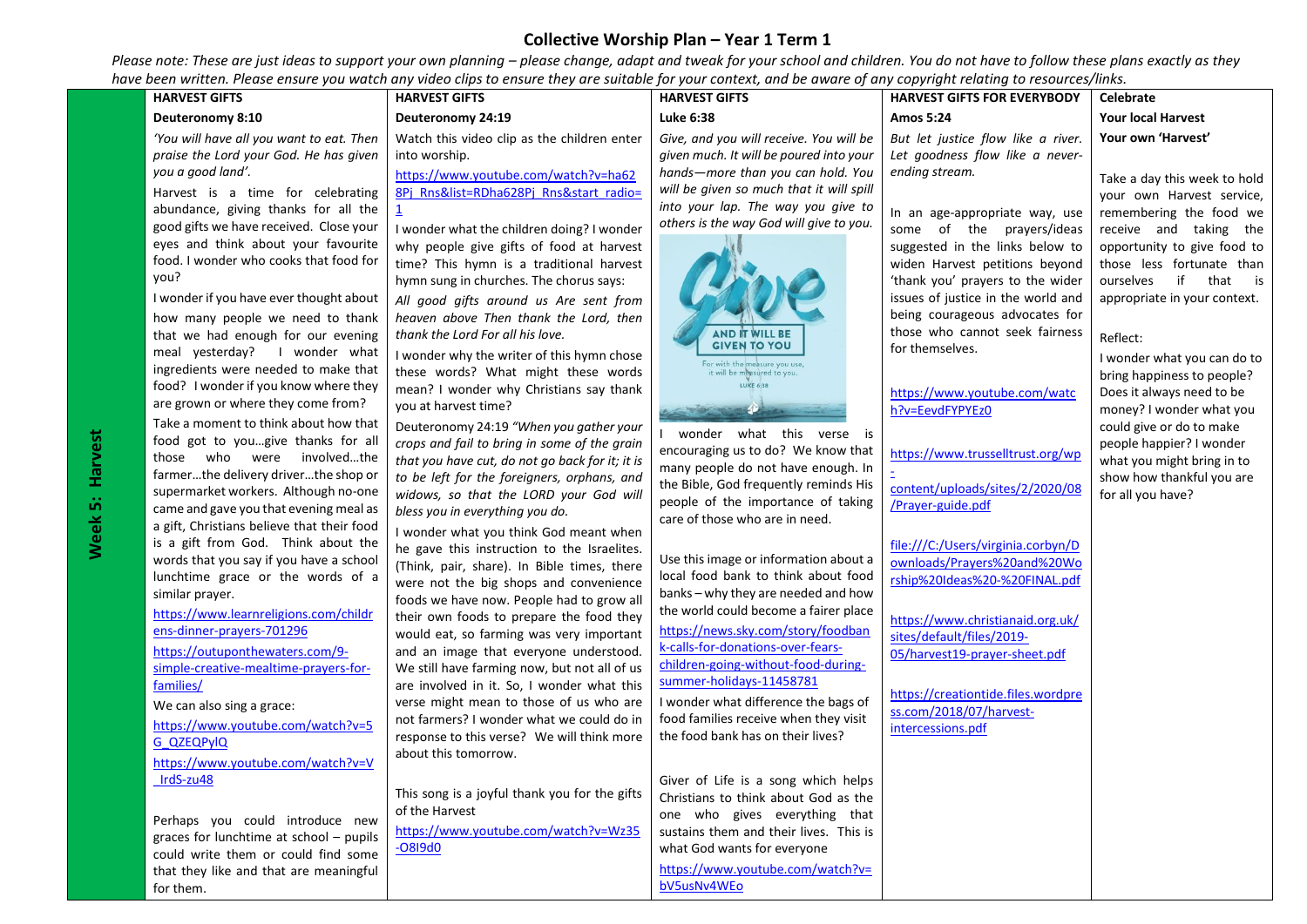| <b>WHAT'S IN A NAME? Elohim</b>                                                                                                                                                                                                                                                                                                                                                                                                                                                                                                                                                                            | <b>WHAT'S IN A NAME? Elohim</b>                                                                                                                                                                                                                                                                                                                                                                                                                                                                                                                                                                                                                                                                                 | <b>WHAT'S IN A NAME? Elohim</b>                                                                                                                                                                                                                                                                                                                                                                                                                                                                                                                                                                                                                                                                                                               | <b>WHAT'S IN A NAME? Elohim</b>                                                                                                                                                                                                                                                                                                                                                                                                                                                                                                                                                                                             | Celebrate                                                                                                                                                                                                                                                                                                                                                                                                                           |
|------------------------------------------------------------------------------------------------------------------------------------------------------------------------------------------------------------------------------------------------------------------------------------------------------------------------------------------------------------------------------------------------------------------------------------------------------------------------------------------------------------------------------------------------------------------------------------------------------------|-----------------------------------------------------------------------------------------------------------------------------------------------------------------------------------------------------------------------------------------------------------------------------------------------------------------------------------------------------------------------------------------------------------------------------------------------------------------------------------------------------------------------------------------------------------------------------------------------------------------------------------------------------------------------------------------------------------------|-----------------------------------------------------------------------------------------------------------------------------------------------------------------------------------------------------------------------------------------------------------------------------------------------------------------------------------------------------------------------------------------------------------------------------------------------------------------------------------------------------------------------------------------------------------------------------------------------------------------------------------------------------------------------------------------------------------------------------------------------|-----------------------------------------------------------------------------------------------------------------------------------------------------------------------------------------------------------------------------------------------------------------------------------------------------------------------------------------------------------------------------------------------------------------------------------------------------------------------------------------------------------------------------------------------------------------------------------------------------------------------------|-------------------------------------------------------------------------------------------------------------------------------------------------------------------------------------------------------------------------------------------------------------------------------------------------------------------------------------------------------------------------------------------------------------------------------------|
| Genesis 1:1                                                                                                                                                                                                                                                                                                                                                                                                                                                                                                                                                                                                | <b>Genesis 1:1-25</b>                                                                                                                                                                                                                                                                                                                                                                                                                                                                                                                                                                                                                                                                                           | <b>Genesis 1:26-27</b>                                                                                                                                                                                                                                                                                                                                                                                                                                                                                                                                                                                                                                                                                                                        | <b>Genesis 1:1-27</b>                                                                                                                                                                                                                                                                                                                                                                                                                                                                                                                                                                                                       | Elohim (Genesis 1:1)                                                                                                                                                                                                                                                                                                                                                                                                                |
| I wonder if you think that names are<br>important? I wonder why each of us has<br>our own name? I wonder if any of you<br>know what your name means?<br>https://www.behindthename.com/<br>I wonder if your name says something<br>about the sort of person that you are? I<br>wonder what names you would give to<br>describe God?<br>Over the next few weeks, we are going<br>to be exploring some of the names the<br>Israelites used to describe God in the<br>Old Testament. As we explore them, we<br>will learn more about the nature of God,<br>more about what the Bible says that<br>God is like. | I wonder if you have a favourite element of<br>Creation which makes you say 'wow'?<br>(talking partners)<br>Explore the creation story- what does the<br>Bible say that God created? - Genesis 1: 1-<br>25.<br>https://www.youtube.com/watch?v=9MPe<br>fOFT7oY - Creation story video.<br>https://www.youtube.com/watch?v=qHu3<br>52QwXXM Creation story animation<br>(Also link or make use of UC Big frieze and<br>Creation or God units in appropriate ways)<br>I wonder why one of the important names<br>of God is 'Creator'? I wonder if there are<br>other words that you could think of which<br>also help us to understand more about God<br>as Creator?<br>You might think of starting a whole school | Explore Genesis 1: $26-27 - God$<br>created humans in his own image.<br>Look at the person next to you.<br>wonder what is similar about both of<br>you? I wonder what things are not the<br>same? Being different is ok, being<br>different is good, it would be boring if<br>we were all the same! Even identical<br>twins have differences.<br>God created you to be as you are. He<br>doesn't make mistakes. When God<br>created the world and the humans in<br>it he said that the world was good and<br>that people were very good. You are<br>good and perfect. Isn't God amazing<br>that he made us all to be different.<br>God is a creative as well as a Creator<br>God. Link to Psalm 139 13-14<br>For you created my inmost being; | -- <i>-------------</i><br>In age-appropriate ways,<br>Listen and reflect to all the ways<br>the writer describes God in this<br>song called Elohim.<br>https://www.youtube.com/watc<br>h?v=ssrGqyQDCZI<br>(Hillsong<br>Elohim)<br>Be still and quiet: I wonder which<br>of these names means most to<br>you? I wonder which name you<br>would use to describe God?<br>Pray together:<br>Thank you, God, for the lives you<br>created.<br>Thank you for the planet we play<br>on, the hot burning sun that<br>warms our faces, for the cool rain<br>that waters the plants and for the<br>moon that reminds us that you are | Look at the display you<br>created at the start of the<br>week.<br>Use some of the<br>prayers that have been<br>written.<br>Take some time to consider:<br>I wonder what you can do to<br>take care of the world God<br>created?<br>As you go outside today or<br>this weekend, look closely at<br>creation. Look at something<br>you have not looked at<br>before and reflect on how<br>amazing it is.<br>I wonder what you can do |
| This week's name for God is Elohim. (e-<br>lo-HEEM)<br>The word Elohim is the first name of<br>God given in the Old Testament:<br>"In the beginning, God (Elohim) created<br>the heavens and the earth" (Gen. 1:1).<br>I wonder why God was described as a<br>creator?<br>This song might provide some clues:<br>Creator God by Nick and Becky Drake.<br>https://www.youtube.com/watch?v=7                                                                                                                                                                                                                 | display about 'Elohim', inviting classes to<br>add their own thoughts and illustrations<br>which expand the thinking<br>and<br>understanding of this name for God.<br>You might create a prayer space on a<br>related theme<br>https://prayerspacesinschools.com/produc<br>t-category/prayer-<br>activity/?ixwpss=Nature&title=1&excerpt=<br>1&content=1&categories=1&attributes=1&<br>tags=1&sku=1                                                                                                                                                                                                                                                                                                             | you knit me together in my<br>mother's womb.<br>I praise you because I am fearfully<br>and wonderfully made;<br>your works are wonderful.<br>I wonder how it makes you feel when<br>God says he made you perfectly and<br>in his image? It says you are<br>wonderfully made - WOW!<br>Here are some related songs:<br>Big family of God by Nick and Becky<br>Drake.<br>https://www.youtube.com/watch?v=<br>UEvJzOxm6zs<br>https://www.youtube.com/watch?v=<br>v1yu1L6LZCo - Lovely Jubbly by Doug                                                                                                                                                                                                                                             | still there in the night.<br>Amen.<br>Thank you, God, for your beautiful<br>world, for the wonderful colours<br>and amazing animals. We thank<br>you Elohim that you created all of<br>this for us to enjoy. Help us to take<br>care of your world and love it as<br>much as you do. Amen.<br>In your head, think quietly about<br>your favourite place or animal.<br>Think about all the different<br>things God created to make that<br>place or animal different to other<br>creatures. Thank God in the quiet                                                                                                           | today to tell others they are<br>amazing?                                                                                                                                                                                                                                                                                                                                                                                           |
| uDwnqynJD4                                                                                                                                                                                                                                                                                                                                                                                                                                                                                                                                                                                                 |                                                                                                                                                                                                                                                                                                                                                                                                                                                                                                                                                                                                                                                                                                                 | Horley                                                                                                                                                                                                                                                                                                                                                                                                                                                                                                                                                                                                                                                                                                                                        | for all the amazing things he has<br>created.                                                                                                                                                                                                                                                                                                                                                                                                                                                                                                                                                                               |                                                                                                                                                                                                                                                                                                                                                                                                                                     |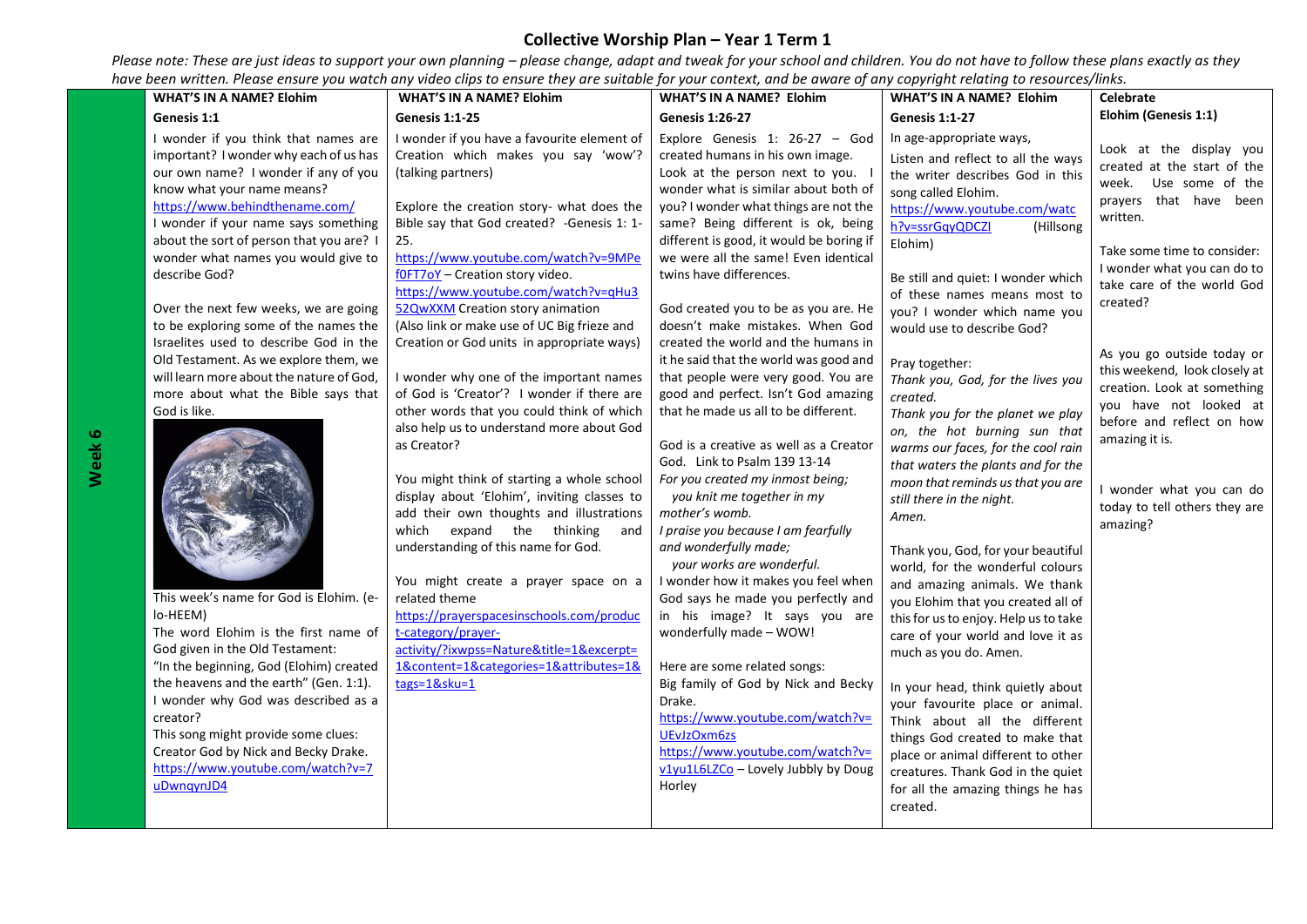| Genesis 16:13                                                                                                                                                                                                                                                                                                                                                                                                                                                                                                                                                                                                                                                                                                                                                                                                                                                                                                                                                                                                                                                                                                                                                                                                                                                                                               |                                                                                                                                                                                                                                                                                                                                                                                                                                                                                                                                                                                                                                                                                                                                                                                                                                                                                                                                                                                                                                                                           |                                                                                                                                                                                                                                                                                                                                                                                                                                                                                                                                                                                                                                                                                                                                                                                                                                                                                                                                                                       | WHAT'S IN A NAME? El Roi                                                                                                                                                                                                                                                                                                                                                                                                                                                                                                                                                                                                                                                                                                                                                                                                                                                                                                                                                                                                                                                                                                                                                | Celebrate                                                                                                                                                                                                                                                                                                                                                                                                                                                     |
|-------------------------------------------------------------------------------------------------------------------------------------------------------------------------------------------------------------------------------------------------------------------------------------------------------------------------------------------------------------------------------------------------------------------------------------------------------------------------------------------------------------------------------------------------------------------------------------------------------------------------------------------------------------------------------------------------------------------------------------------------------------------------------------------------------------------------------------------------------------------------------------------------------------------------------------------------------------------------------------------------------------------------------------------------------------------------------------------------------------------------------------------------------------------------------------------------------------------------------------------------------------------------------------------------------------|---------------------------------------------------------------------------------------------------------------------------------------------------------------------------------------------------------------------------------------------------------------------------------------------------------------------------------------------------------------------------------------------------------------------------------------------------------------------------------------------------------------------------------------------------------------------------------------------------------------------------------------------------------------------------------------------------------------------------------------------------------------------------------------------------------------------------------------------------------------------------------------------------------------------------------------------------------------------------------------------------------------------------------------------------------------------------|-----------------------------------------------------------------------------------------------------------------------------------------------------------------------------------------------------------------------------------------------------------------------------------------------------------------------------------------------------------------------------------------------------------------------------------------------------------------------------------------------------------------------------------------------------------------------------------------------------------------------------------------------------------------------------------------------------------------------------------------------------------------------------------------------------------------------------------------------------------------------------------------------------------------------------------------------------------------------|-------------------------------------------------------------------------------------------------------------------------------------------------------------------------------------------------------------------------------------------------------------------------------------------------------------------------------------------------------------------------------------------------------------------------------------------------------------------------------------------------------------------------------------------------------------------------------------------------------------------------------------------------------------------------------------------------------------------------------------------------------------------------------------------------------------------------------------------------------------------------------------------------------------------------------------------------------------------------------------------------------------------------------------------------------------------------------------------------------------------------------------------------------------------------|---------------------------------------------------------------------------------------------------------------------------------------------------------------------------------------------------------------------------------------------------------------------------------------------------------------------------------------------------------------------------------------------------------------------------------------------------------------|
|                                                                                                                                                                                                                                                                                                                                                                                                                                                                                                                                                                                                                                                                                                                                                                                                                                                                                                                                                                                                                                                                                                                                                                                                                                                                                                             | Psalm 121: 3-8                                                                                                                                                                                                                                                                                                                                                                                                                                                                                                                                                                                                                                                                                                                                                                                                                                                                                                                                                                                                                                                            | Psalm 33:12-15                                                                                                                                                                                                                                                                                                                                                                                                                                                                                                                                                                                                                                                                                                                                                                                                                                                                                                                                                        | Luke 12:6-7                                                                                                                                                                                                                                                                                                                                                                                                                                                                                                                                                                                                                                                                                                                                                                                                                                                                                                                                                                                                                                                                                                                                                             | Psalm 121:7-8                                                                                                                                                                                                                                                                                                                                                                                                                                                 |
| Recap the name of God from last week,<br>Elohim. I wonder if anyone looked<br>slumber;<br>closely at Creation over the weekend? I<br>wonder what you learning about the<br>Creator God?<br>Introduce the name for this week:<br>El Roi (EL raw-EE)<br>In the OT there were many times where<br>God's people went through difficult and<br>challenging times, but they were<br>reassured knowing that God was<br>qoinq<br>watching over them and would bless<br>their lives and families.<br>In Genesis 16, a servant girl who was<br>running away because she was afraid of<br>her mistress who was angry with her<br>and she met with God - this is what she<br>31rlKo<br>found out about God (El Roi)<br>So she called the name of the LORD who<br>spoke to her, "You are 'God who sees,'<br>because I have truly seen the one who<br>looks after me." Genesis 16:13<br>https://www.youtube.com/watch?v=JY<br>8UQB3nrPE<br>I wonder what you think about God<br>watching over us? I wonder why the<br>Az3A<br>Bible describes God in this way?<br>He watches over us because He loves<br><b>7uFhbpo</b><br>you, like a loving parent who watches<br>over their children.<br>The Bible tells us that God watches over<br>us and also hears our prayers:<br>https://www.youtube.com/watch?v=bf<br>OVHoSN7Kg | He will not let your foot slip-<br>he who watches over you will not<br><sup>4</sup> indeed, he who watches over Israel<br>will neither slumber nor sleep.<br>$5$ The LORD watches over you $-$<br>the LORD is your shade at your right hand;<br><sup>6</sup> the sun will not harm you by day,<br>nor the moon by night.<br><sup>7</sup> The LORD will keep you from all harm-<br>he will watch over your life;<br><sup>8</sup> the LORD will watch over your coming and<br>both now and forevermore.<br>A reading of the Psalm<br>https://www.youtube.com/watch?v=Gy4bk<br>I wonder which words or which verse strikes<br>you the most from this Psalm (a Psalm is a<br>poem/song)? I wonder how this helps us to<br>understand more about El Roi, the God who<br>watches over his people?<br>Some sung versions of the words<br>https://www.youtube.com/watch?v=gJjiTle<br>https://www.youtube.com/watch?v=NphQ<br>Use the Psalm as a prayer that God will<br>watch over us and those that we love today.<br>He will not let<br>your foot<br><b>SLIP</b><br>Psalm 121:3 | Explore these verses from Psalm 33.<br>Happy is the nation whose God is<br>the Lord.<br>Happy are the people he chose for<br>his very own.<br>The Lord looks down from heaven.<br>He sees every person.<br>From his throne he watches<br>everyone who lives on earth.<br>He made their hearts.<br>He understands everything they do.<br>I wonder who watches over you day<br>by day? I wonder whether that<br>people/those people can watch over<br>you every moment of the day?<br>wonder what this Psalm tells us about<br>God's way of watching over his<br>people? I wonder if this is a<br>comforting picture of God?<br><b>Blessed</b> is<br>the nation<br>whose God<br>is the Lord.<br>- Psalm 33:12 -<br>Use these songs to think about what<br>God is like and how he watches over<br>his people<br><b>Wonderful Lord</b><br>https://www.youtube.com/watch?v=<br>1qZWK8ZE2Pk<br>God is watching over you.<br>https://www.youtube.com/watch?v=<br>Rs02V1hcpQc | Think about this poem as<br>appropriate to age group.<br>His Eye Is on the Sparrow by<br>Civilla Martin<br>"Why should I feel discouraged?<br>Why should the shadows come?<br>Why should my heart be lonely<br>and long for heaven and home?<br>When Jesus is my portion?<br>My constant friend is he;<br>His eye is on the sparrow,<br>and I know he watches me."<br>I wonder what you think we can<br>learn from this poem about who is<br>watching over us? I wonder if this<br>is an encouraging poem for you?<br>These words have formed many<br>gospel songs as it talks about how<br>if God is watching and caring for<br>the sparrows of course he will be<br>watching over us.<br>Prayer<br>Thank you, God, that you are<br>always watching over me. Thank<br>you that you know what is best for<br>me, so help me to trust you and<br>your plan for me life. Amen.<br>The God who sees everything by<br>Andrew Thompson.<br>https://www.youtube.com/watc<br>h?v=tKVVvPPADwA<br>Listen quietly to some of this song<br>and reflect on the words and<br>consider what it is like to have<br>God watching over you at all<br>times.<br>'You are the God who sees | Take some time to think<br>about and give thanks for<br>those who ways over you in<br>different ways, both in<br>school and also beyond.<br>Take time to think about<br>those who watch over us in<br>wider society so that we feel<br>safe and that no harm comes<br>to us, even thought this is<br>sometimes dangerous for<br>those people.<br>Thank you, Lord, that you will<br>watch over our coming and<br>both now<br>going<br>and<br>forevermore. AMEN |